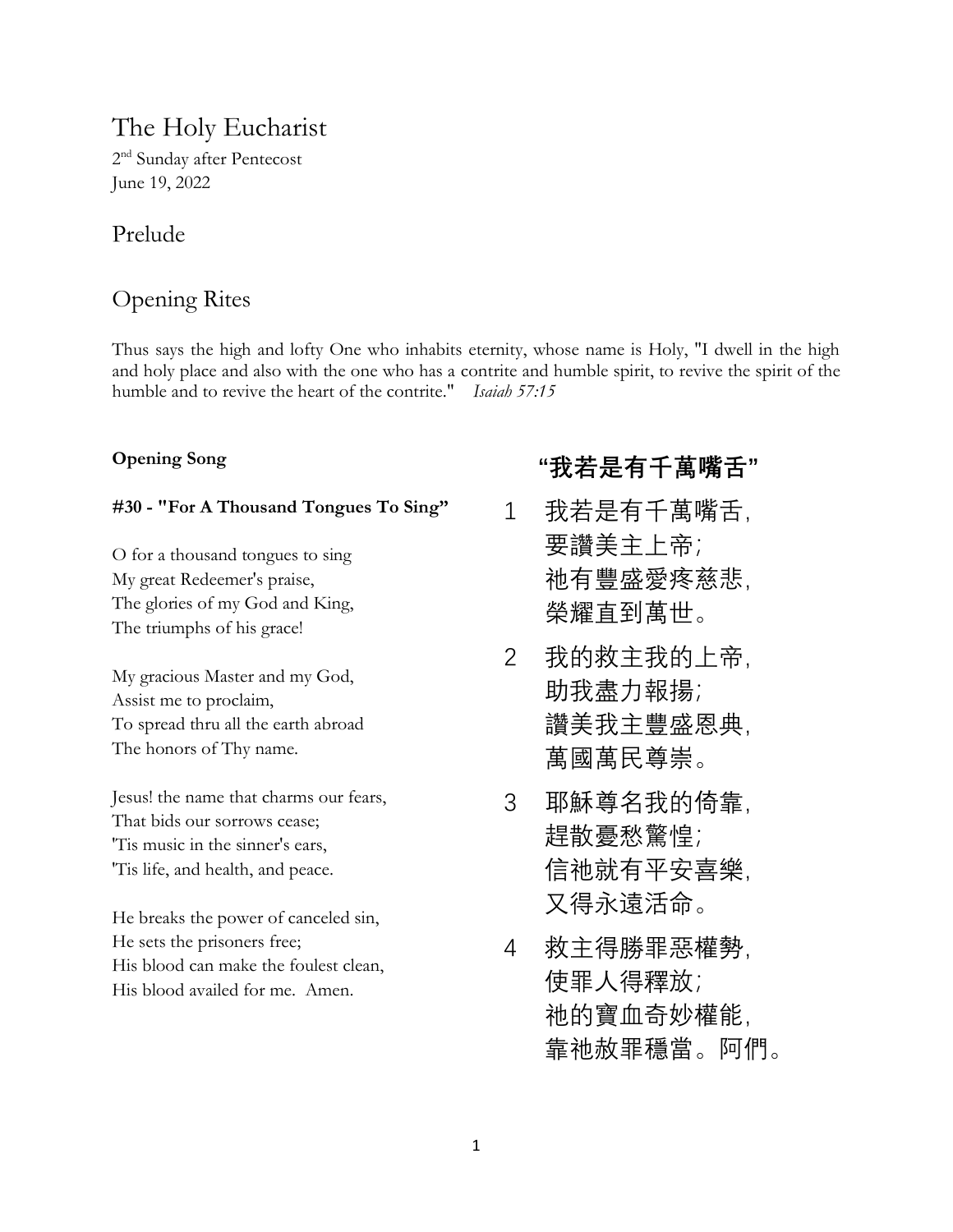# **Greeting**

*All standing, the 1st and 5th responses should be used, the others are optional.*

- V. The Lord be with you.
- R. And also with you.
- V. I was glad when they said to me,
- R. "Let us go to the house of the Lord."
- V. O come, let us sing to the Lord;
- R. Let us shout for joy to the Almighty Savior.
- V. God is spirit.
- R. Those who worship Him must worship in spirit and in truth.
- V. Praise be to God: Father, Son, and Holy Spirit.
- R. And praise be to His kingdom now and forever.

# *The Celebrant may say the following prayer or any other appropriate prayer*

Almighty God, to You all hearts are open, all desires known, and from You no secrets are hid: Cleanse the thoughts of our hearts by the inspiration of Your Holy Spirit, that we may perfectly love You, and worthily magnify Your holy Name; through Christ our Lord. *Amen.*

# **Song of Praise**

*When appointed, the following hymn or some other song of praise is sung or said, all standing*

# *Gloria S280*

Glory to God in the highest, and peace to His people on earth.

Lord God, heavenly King, almighty God and Father, we worship You, we give You thanks, we praise You for Your glory.

Lord Jesus Christ, only Son of the Father, Lord God, Lamb of God, You take away the sin of the world: have mercy on us; You are seated at the right hand of the Father: receive our prayer.

For You alone are the Holy One,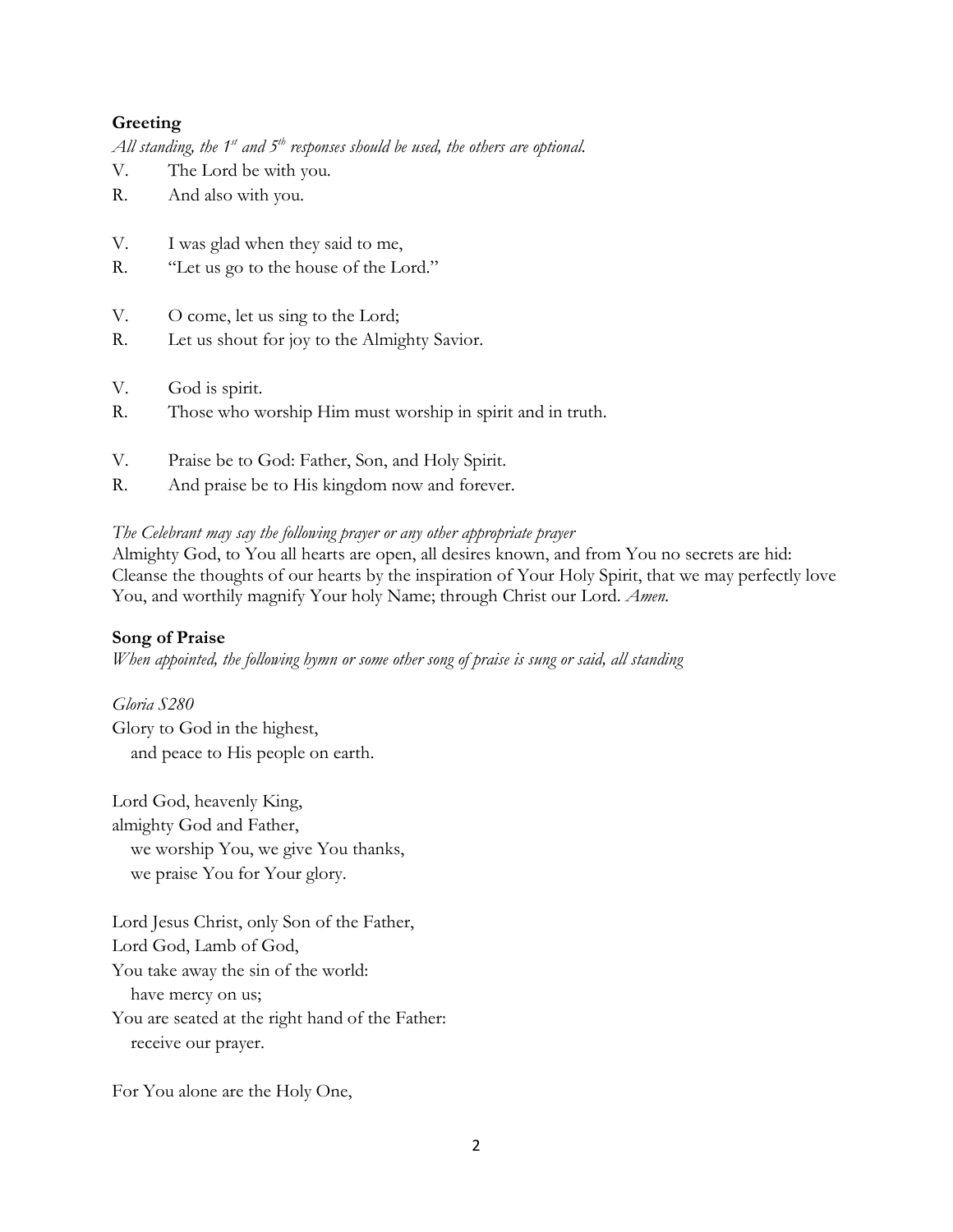You alone are the Lord, You alone are the Most High, Jesus Christ, with the Holy Spirit, in the glory of God the Father. Amen.

### **Collect of the Day**

*The Celebrant says to the people* The Lord be with you. *People* And also with you. *Celebrant* Let us pray.

### *The Celebrant says the Collect.*

O Lord , make us have perpetual love and reverence for Your holy Name , for You never fail to help and govern those whom You have set upon the sure foundation of Your loving - kindness; through Jesus Christ our Lord , who lives and reigns with You and the Holy Spirit one God , for ever and ever . Amen .

*People* Amen.

# The Liturgy of the Word

### **The Lessons**

*The people sit.* 

### *Zechariah 12:8-10 (page 824 of pew Bibles)*

<sup>8</sup> In that day the LORD will defend the inhabitants of Jerusalem; the one who is feeble among them in that day shall be like David, and the house of David *shall be* like God, like the Angel of the LORD before them. <sup>9</sup> It shall be in that day *that* I will seek to destroy all the nations that come against Jerusalem. <sup>10</sup> "And I will pour on the house of David and on the inhabitants of Jerusalem the Spirit of grace and supplication; then they will look on Me whom they have pierced; they will mourn for Him as one mourns for *his* only *son,* and grieve for Him as one grieves for a firstborn.

*After each Reading, the Reader may say* The word of the Lord. *People* Thanks be to God.

#### *Galatians 3:23-29 (page 1010 of pew Bibles)*

 $^{23}$ But before faith came, we were kept under guard by the law, kept for the faith which would afterward be revealed. <sup>24</sup>Therefore the law was our tutor *to bring us* to Christ, that we might be justified by faith. <sup>25</sup> But after faith has come, we are no longer under a tutor. <sup>26</sup> For you are all sons of God through faith in Christ Jesus. <sup>27</sup> For as many of you as were baptized into Christ have put on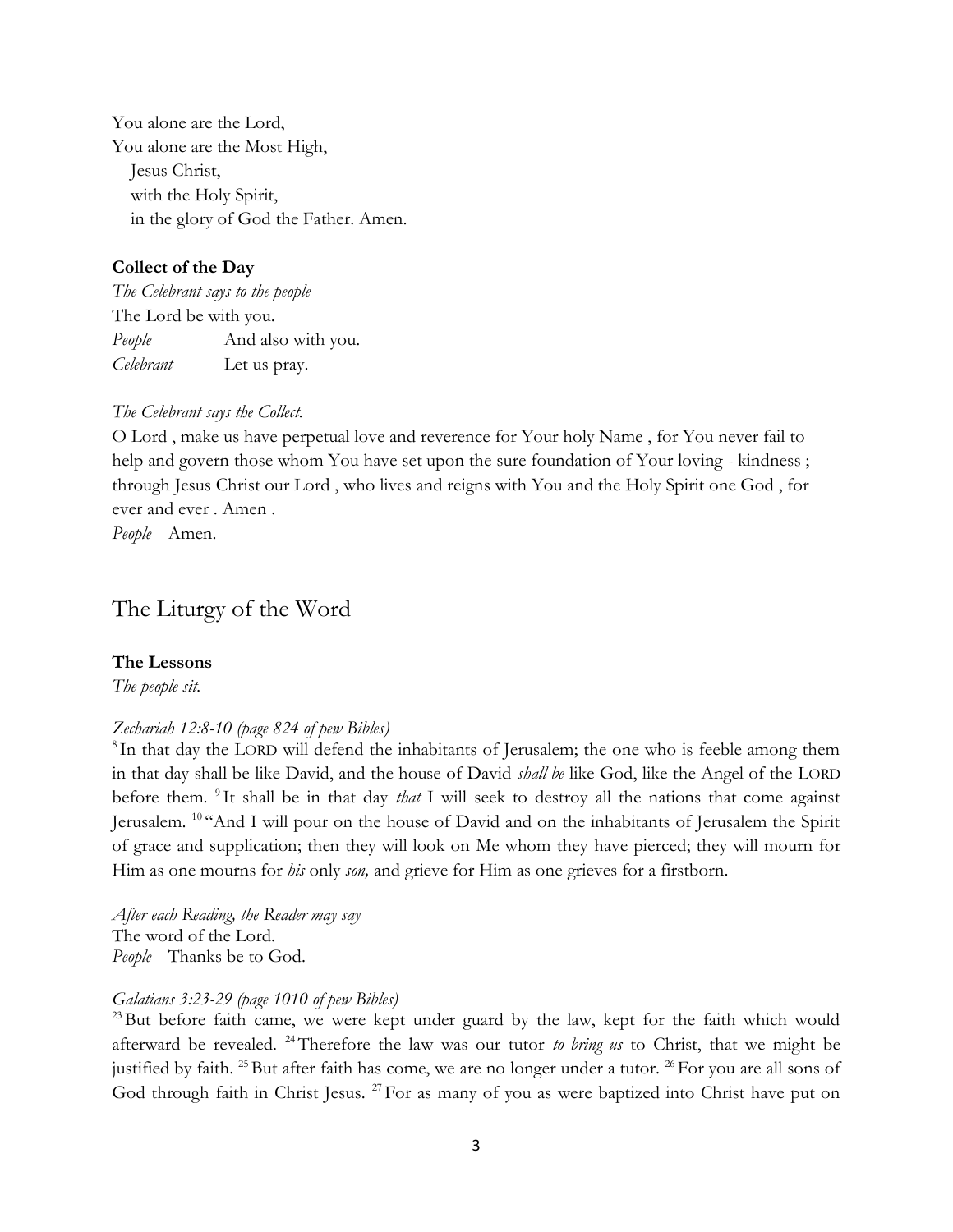Christ. <sup>28</sup>There is neither Jew nor Greek, there is neither slave nor free, there is neither male nor female; for you are all one in Christ Jesus. <sup>29</sup> And if you *are* Christ's, then you are Abraham's seed, and heirs according to the promise.

*After each Reading, the Reader may say* The word of the Lord. *People* Thanks be to God.

### **Anthem**

#### **"The Majesty and Glory of Your Name"**

Linda Lee Johnson | Tom Fettke © 1979 Curb Word Music (Admin. by CopyCare Asia Ltd (Singapore Branch)) Curb Wordspring Music (Admin. by CopyCare Asia Ltd (Singapore Branch))

When I gaze into the night skies and see the work of your fingers; The moon and stars suspended in space. Oh, what is man that you are mindful of him? You have given man a crown of glory and honor, And have made him a little lower than the angels. You have put him in charge of all creation: The beast of the field. The birds of the air. The fish of the sea. But what is man, Oh what is man that You are mindful of him.

When I gaze into the night skies and see the work of Your fingers; The moon and stars Oh, what is man that You are mindful of him. The beast of the field. The birds of the air. The fish of the sea. But what is man, that You are mindful of him.

O Lord, our God the majesty and glory of Your name Transcends the earth and fills the heavens. O Lord, our God; little children praise You perfectly, And so would we. And so would we.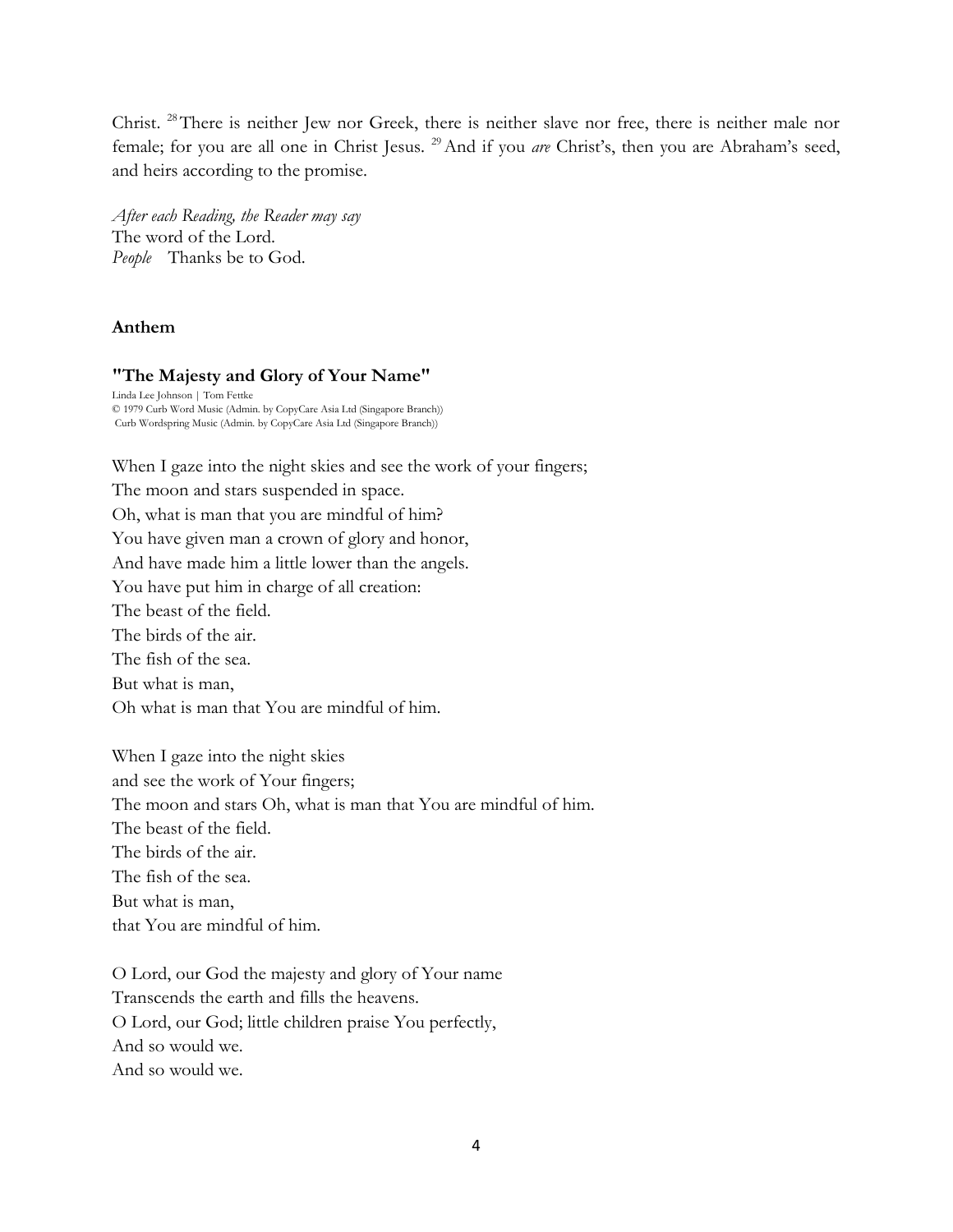Alleluia, Alleluia! The majesty and glory of Your name. Alleluia, Alleluia! The majesty and glory of Your name. Alleluia! Alleluia! Alleluia! Alleluia! Alleluia! Alleluia! Alleluia!

#### **The Gospel**

*Then, all standing, the Deacon or a Priest reads the Gospel, first saying* The Holy Gospel of our Lord Jesus Christ according to Luke 15:11-32. *People* Glory be to Thee, O Lord.

### *Luke 15:11-32 (page 905 of pew Bibles)*

### **The Parable of the Lost Son**

<sup>11</sup>Then He said: "A certain man had two sons. <sup>12</sup> And the younger of them said to *his* father, 'Father, give me the portion of goods that falls *to me.*' So he divided to them *his* livelihood. <sup>13</sup>And not many days after, the younger son gathered all together, journeyed to a far country, and there wasted his possessions with prodigal living. <sup>14</sup>But when he had spent all, there arose a severe famine in that land, and he began to be in want. <sup>15</sup>Then he went and joined himself to a citizen of that country, and he sent him into his fields to feed swine. <sup>16</sup>And he would gladly have filled his stomach with the pods that the swine ate, and no one gave him *anything*. <sup>17</sup> "But when he came to himself, he said, 'How many of my father's hired servants have bread enough and to spare, and I perish with hunger! <sup>18</sup> I will arise and go to my father, and will say to him, "Father, I have sinned against heaven and before you, <sup>19</sup> and I am no longer worthy to be called your son. Make me like one of your hired servants." <sup>20</sup> "And he arose and came to his father. But when he was still a great way off, his father saw him and had compassion, and ran and fell on his neck and kissed him.  $21$  And the son said to him, 'Father, I have sinned against heaven and in your sight, and am no longer worthy to be called your son.' <sup>22</sup> "But the father said to his servants, 'Bring out the best robe and put *it* on him, and put a ring on his hand and sandals on *his* feet. <sup>23</sup> And bring the fatted calf here and kill *it*, and let us eat and be merry; <sup>24</sup> for this my son was dead and is alive again; he was lost and is found.' And they began to be merry. <sup>25</sup> "Now his older son was in the field. And as he came and drew near to the house, he heard music and dancing. <sup>26</sup> So he called one of the servants and asked what these things meant. <sup>27</sup>And he said to him, 'Your brother has come, and because he has received him safe and sound, your father has killed the fatted calf.' <sup>28</sup> "But he was angry and would not go in. Therefore his father came out and pleaded with him. <sup>29</sup> So he answered and said to *his* father, 'Lo, these many years I have been serving you; I never transgressed your commandment at any time; and yet you never gave me a young goat, that I might make merry with my friends.  $30$  But as soon as this son of yours came, who has devoured your livelihood with harlots, you killed the fatted calf for him.' <sup>31</sup> "And he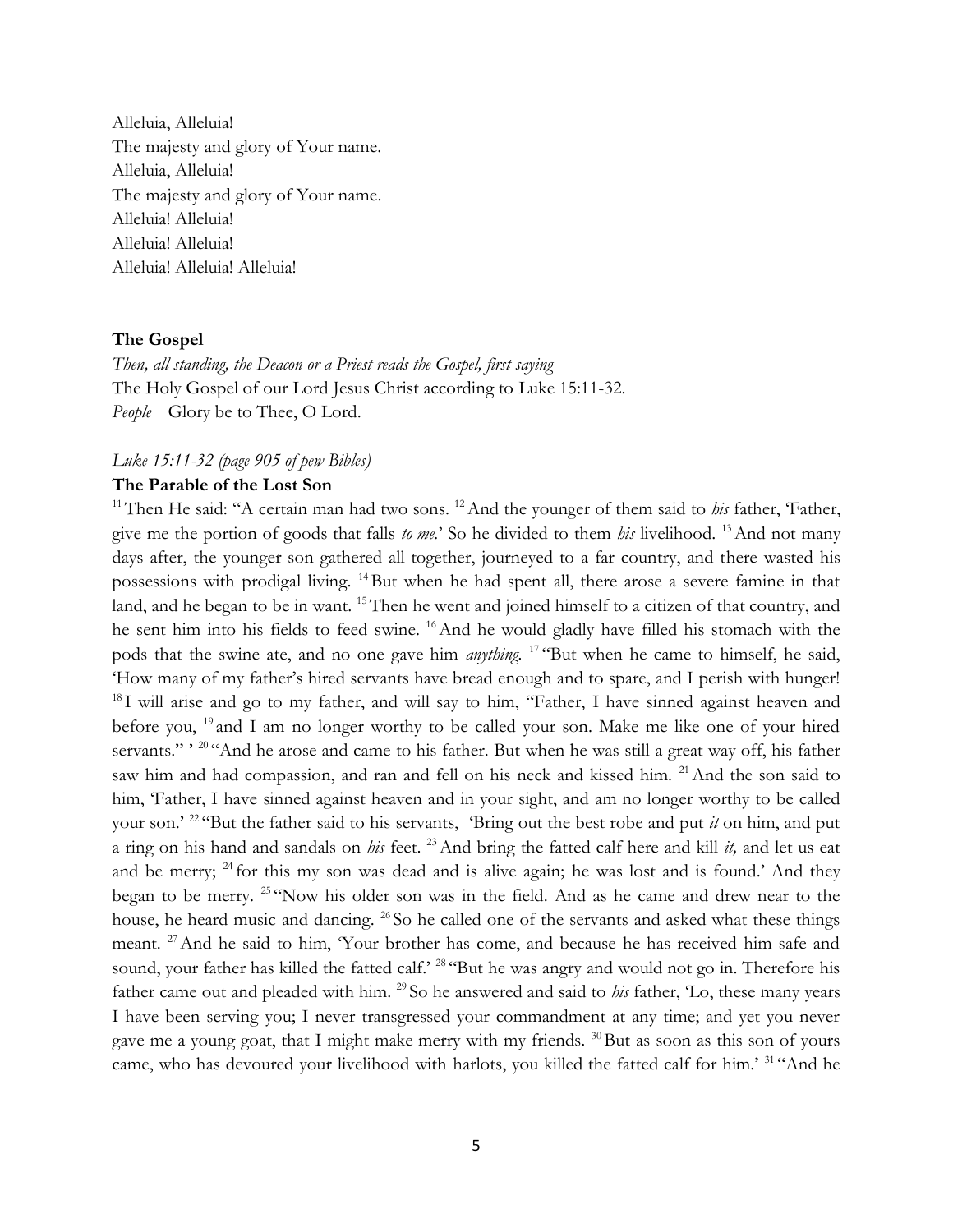said to him, 'Son, you are always with me, and all that I have is yours.<sup>32</sup>It was right that we should make merry and be glad, for your brother was dead and is alive again, and was lost and is found.'" *After the Gospel, the Reader says* The Gospel of the Lord. People Praise be to Thee, O Christ.

**The Sermon by** Ptr. Aileen Fung (<https://youtu.be/pLUwJWDS5gg> )

### **The Nicene Creed** *(p.4 of Blue Prayer Book)*

We believe in one God, the Father, the Almighty, maker of heaven and earth, of all that is, seen and unseen.

We believe in one Lord, Jesus Christ, the only Son of God, eternally begotten of the Father, God from God, Light from Light, true God from true God, begotten, not made, of one Being with the Father. Through Him all things were made. For us men and for our salvation He came down from heaven: conceived by the Holy Spirit He became incarnate from the virgin Mary, and was made man. For our sake He was crucified under Pontius Pilate; He suffered death and was buried. On the third day He rose again in accordance with the Scriptures; He ascended into heaven and is seated at the right hand of the Father. He will come again in glory to judge the living and the dead, and His kingdom will have no end. We believe in the Holy Spirit, the Lord, the giver of life, who proceeds from the Father and the Son. With the Father and the Son He is worshiped and glorified. He has spoken through the Prophets. We believe in one holy catholic and apostolic Church.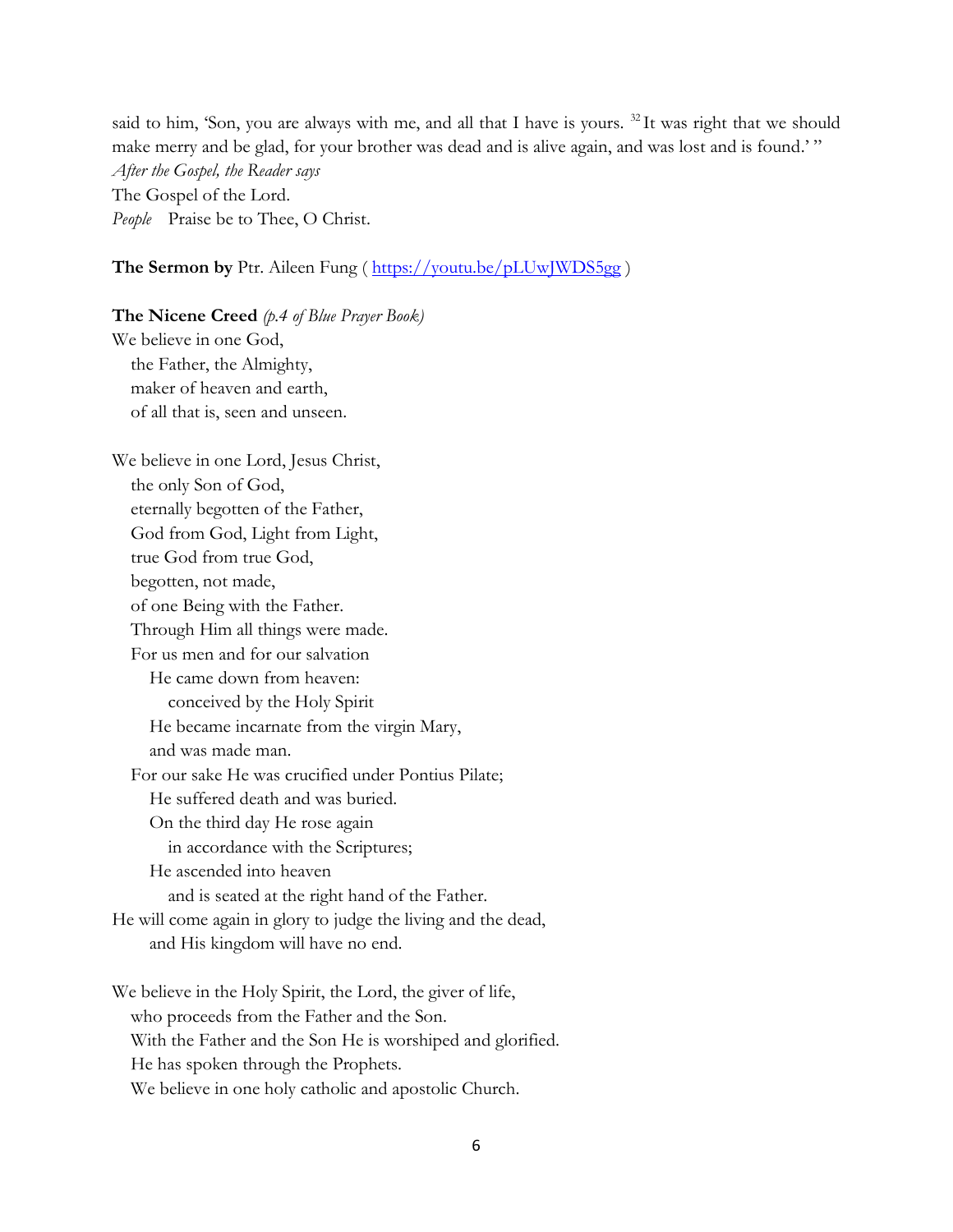We acknowledge one baptism for the forgiveness of sins. We look for the resurrection of the dead,

# and the life of the world to come. Amen.

# **The Prayers of the People** *(p.5 of Blue Prayer Book)*

- V. Father, we pray for Your holy catholic Church;
- R. That we may be one.
- V. Grant that every member of the Church may truly and humbly serve You;
- R. That Your Name may be glorified by all people.
- V. We pray for all bishops, priests, and deacons;
- R. That they may be faithful ministers of Your Word and Sacraments.
- V. We pray for all who govern and hold authority in the nations of the world;
- R. That there may be justice and peace on the earth.
- V. Give us grace to do Your will in all that we undertake;
- R. That our works may find favor in Your sight.
- V. Have compassion on those who suffer from any grief or trouble;
- R. That they may be delivered from their distress.
- V. We praise You for Your saints who have entered into joy;
- R. May we also come to share in Your heavenly kingdom.
- V. Let us pray for our own needs and those of others.

# *Silence*

Lord, hear the prayers of *thy* people; and what we have asked faithfully, grant that we may obtain effectually, to the glory of *thy* Name; through Jesus Christ our Lord. *Amen.*

# **Confession** *(p.7 of Blue Prayer Book)*

Jesus said, "The first commandment is this: Hear, O Israel: The Lord your God is the only Lord. Love the Lord your God with all your heart, with all your soul, with all your mind, and with all your strength. The second is this: Love your neighbor as yourself. There is no commandment greater than these." Mark 12:29-31

*The Deacon or Celebrant says* Let us confess our sins against God and our neighbor.

*Minister and People*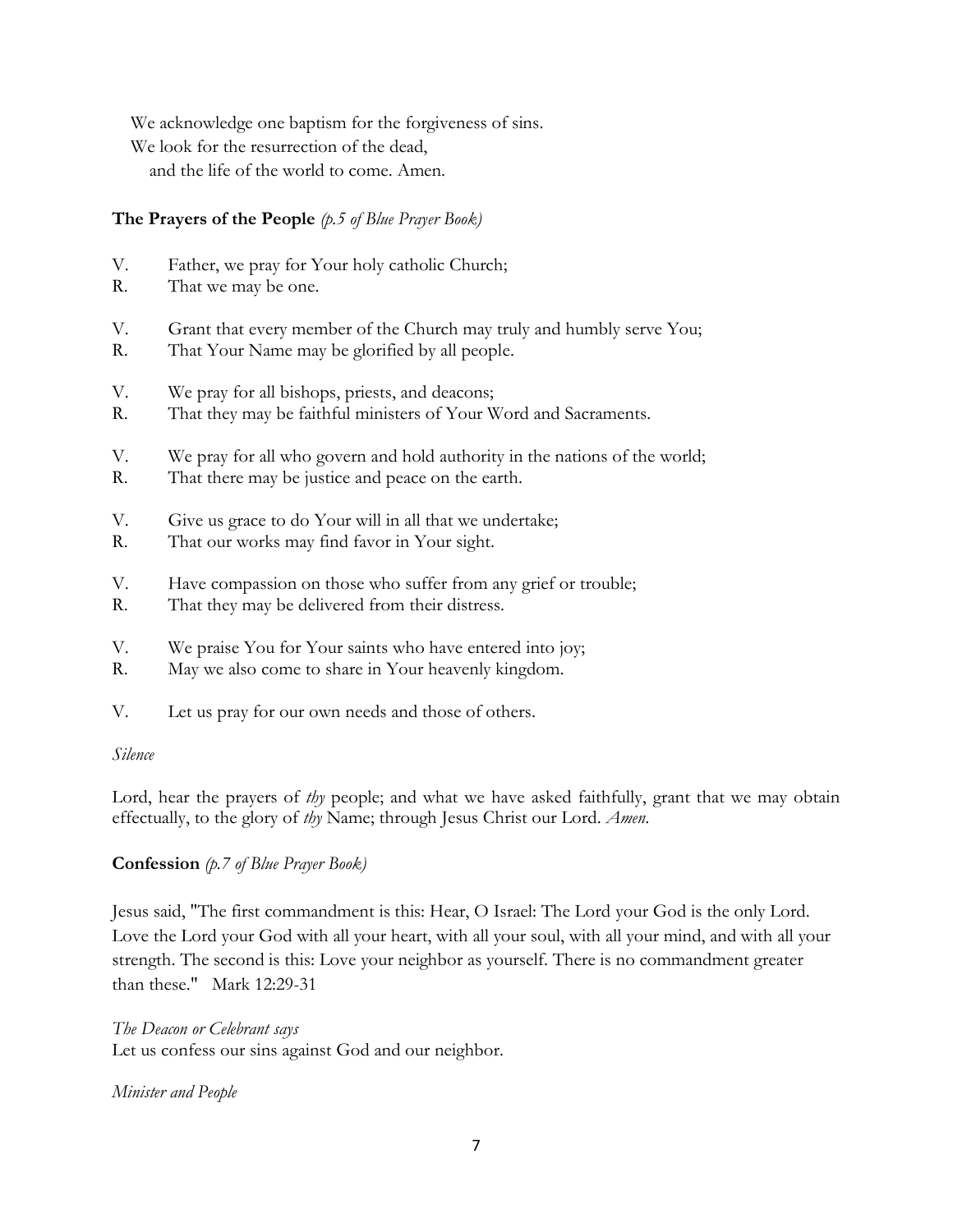Most merciful God, we confess that we have sinned against You in thought, word, and deed, by what we have done, and by what we have left undone. We have not loved You with our whole heart; we have not loved our neighbors as ourselves. We are truly sorry and we humbly repent. For the sake of Your Son Jesus Christ, we pray You of Your mercy: forgive what we have been, amend what we are, direct what we shall be; that we may delight in Your will, and walk in Your ways, to the glory of Your Name. Amen.

### *The Bishop, when present, or the Priest, stands and says*

Almighty God have mercy on you, forgive you all your sins through our Lord Jesus Christ, strengthen you in all goodness, and by the power of the Holy Spirit keep you in eternal life. *Amen.*

# **Prayer of Humble Access**

Most merciful Lord, we do not trust in our own merits to come to Your table, but in Your boundless grace. You have invited us to come to the table of the Kingdom of Heaven. Help us to partake of the body and blood of Your Son, Jesus Christ, that we may ever-more live in Him, and He in us. Amen.

**The Peace** *(p.9 of Blue Prayer Book)*

*All stand. The Celebrant says to the people*

Our Lord Jesus Christ says: "Peace I leave with you; my peace I give to you. Not as the world gives do I give to you."

*Celebrant* The peace of the Lord be always with you. *People* And also with you.

*The people exchange the peace of the Lord.*

# The Liturgy of the Eucharist *(pp.9-14 of Blue Prayer Book)*

# **Offertory**

O Lord our God, You are worthy to receive glory and honor and power; because You have created all things, and by Your will they were created and have their being. *Revelation 4:11*

Let us with gladness present the offerings and oblations of our life and labor to the Lord.

# **Offertory Hymn**

# **# 164 - "Count Your Blessings"**

When upon life's billow's you are tempest tossed, When you are discouraged, thinking all is lost, Count your many blessings, name them one by one, And it will surprise you what the Lord hath done.

# **"遇着試煉災難圍你真艱苦"**

1 遇着試煉災難圍你真艱苦, 致到失志絶望四面走無路, 你所得的恩賜各項想來記, 穏當滿心感謝上帝大慈悲。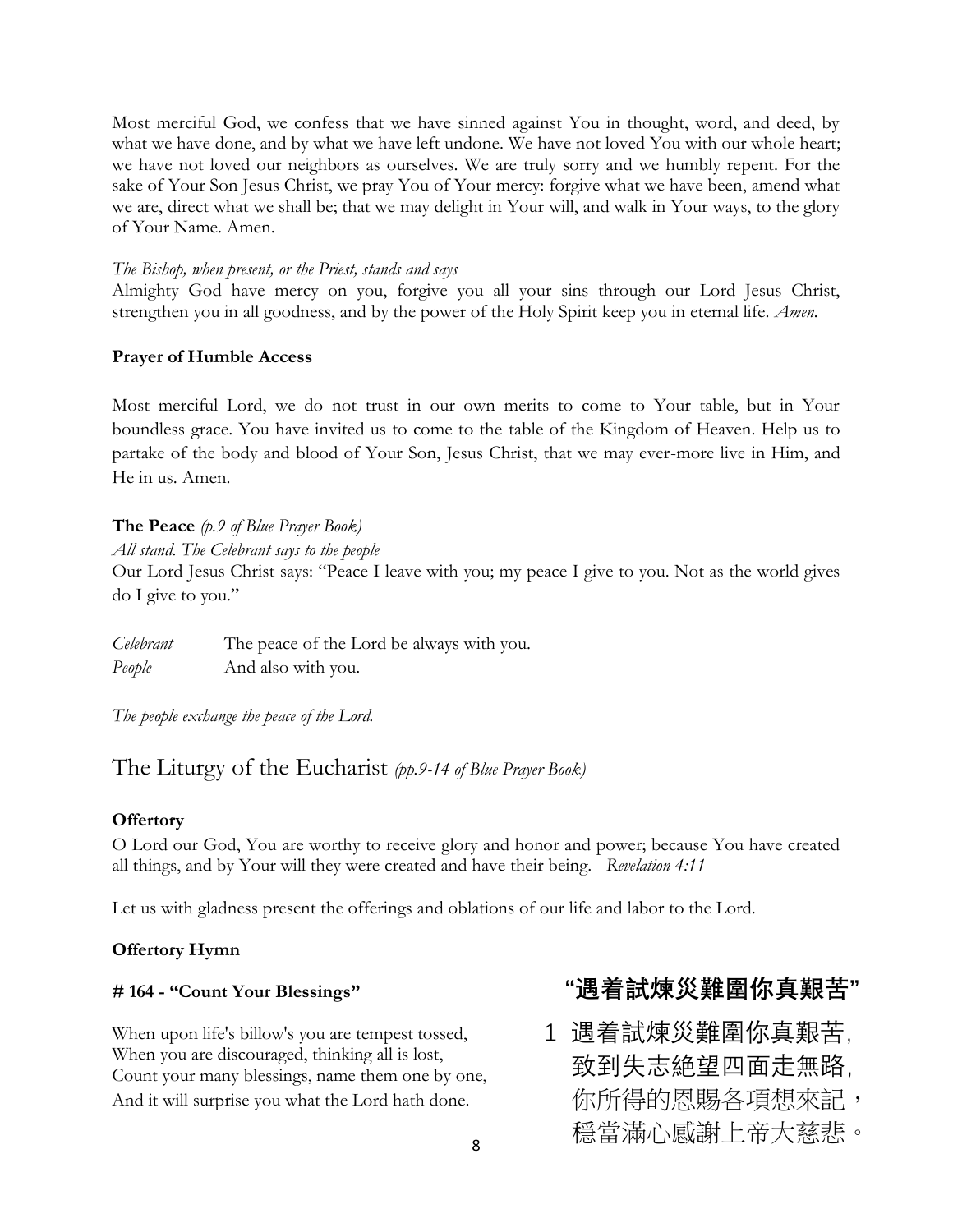### Chorus

Count your blessings, name them one by one; Count your blessings, see what God hath done; Count your blessings, name them one by one; Count your many blessings see what God hath done.

Are your ever burdened with a load of care? Does the cross seem heavy you are called to bear? Count your many blessings, every doubt will fly, And you will be singing as the days go by.

When you look at others with their lands and gold, Think that Christ has promised you His wealth untold; Count your many blessings, money cannot buy, Your reward in heaven, nor your home on high.

So, amid the conflict, whether great or small, Do not be discouraged, God is over all; Count your many blessings, angels will attend, Help and comfort give you to your journey's end.

- 和:主的恩賜你當算當數, 主的恩賜你豈算會了, 主的恩賜各項想來記, 穏當滿心,感謝上帝大慈悲。
- 2 有時掛慮煩惱致到心亂亂, 訝疑上帝愛疼負十架不願, 你所得的恩賜若再想來記, 訝疑就會除去日日愛吟詩。
- 3 看見別人興旺建置大家業. 不可嘆氣貧窮天上有住宅, 你所得的恩賜錢銀莫建置, 完全福氣榮光為你藏於天。
- 4 所以經過艱難不論大小事, 勿得絶望失志上帝水做主, 你所得的恩賜猶原想並説, 主會安慰幫助導你到天堂。

*After the offerings are collected, the people sing*

All things come of Thee, O Lord. And of Thine own have we given Thee. Amen.

# **The Great Thanksgiving**

*Eucharistic Prayer The people remain standing. The Celebrant, whether bishop or priest, faces them and sings or says* The Lord be with you. *People* And also with you. *Celebrant* Lift up your hearts. *People* We lift them up to the Lord. *Celebrant* Let us give thanks to the Lord our God. *People* It is right to give Him thanks and praise.

# *Then, facing the Holy Table, the Celebrant proceeds*

It is right, and a good and joyful thing, always and everywhere to give thanks to You, Father Almighty, Creator of heaven and earth.

*Here a proper preface is sung or said on all Sundays, and on other occasions as appointed.*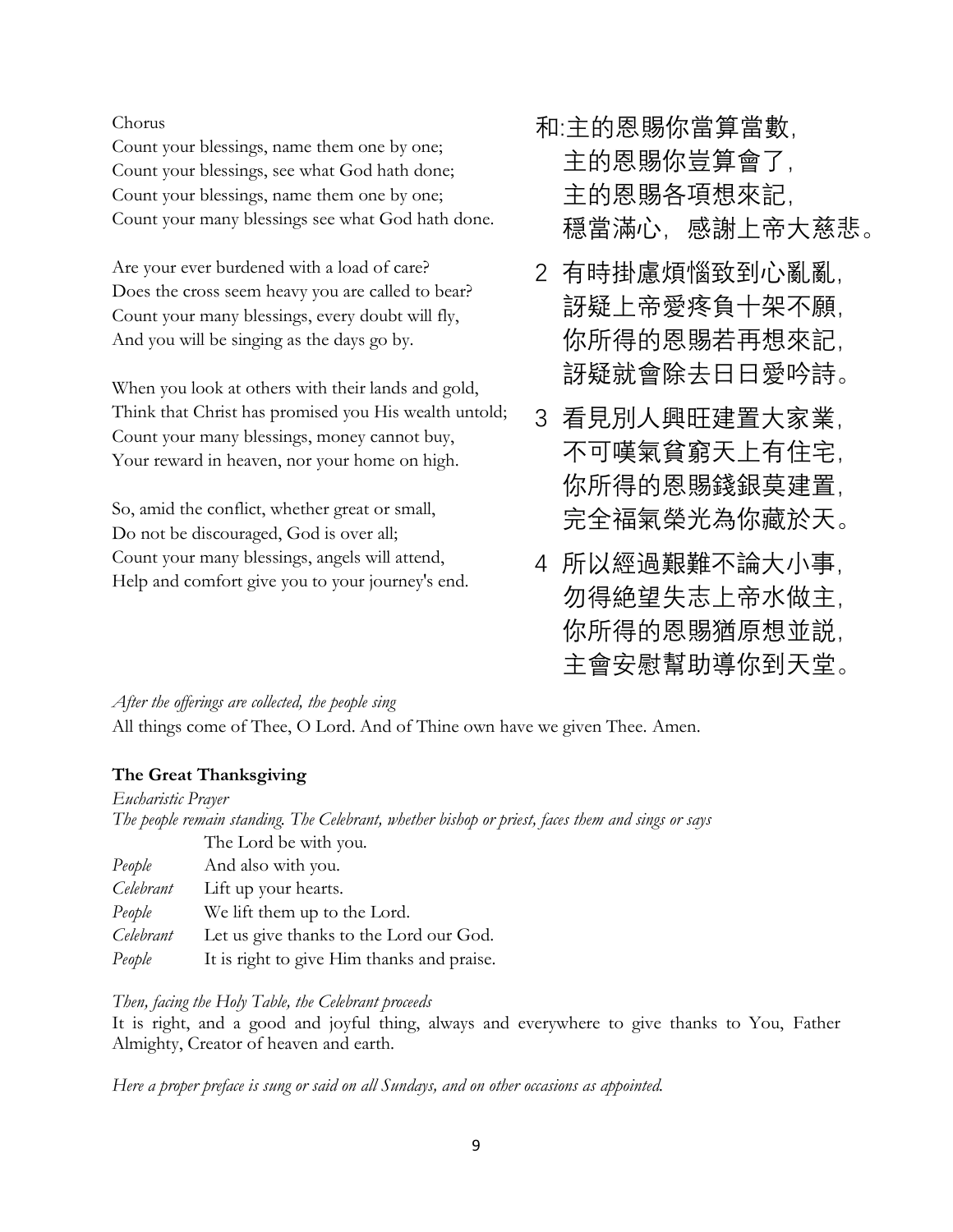Therefore we praise You, joining our voices with Angels and Archangels and with all the company of heaven, who for ever sing this hymn to proclaim the glory of Your Name:

# *Celebrant and People* Holy, Holy, Holy, Lord, God of hosts, heaven and earth are full of Thy glory. Glory be to Thee, O Lord Most High! Amen.

# *The people stand or kneel.*

# *Then the Celebrant continues*

Holy and gracious Father: In Your infinite love You made us in Your image, and, when we fell into sin and become subject to evil and death, You, in Your mercy, sent Jesus Christ, Your only and eternal Son, to share our human nature, to live and die as one of us. He stretched out His arms upon the cross, and offered Himself, in obedience to Your will, a perfect sacrifice for all mankind, to reconcile us to You, the God and Father of all.

*At the following words concerning the bread, the Celebrant is to hold it, or to lay a hand upon it; and at the words concerning the cup, to hold or place a hand upon the cup and any other vessel containing wine to be consecrated.*

On the night He was betrayed, our Lord Jesus Christ took bread; and when He had given thanks to You, He broke it, and gave it to His disciples, and said, "Take, eat: This is my Body, which is given for you. Do this for the remembrance of me."

After supper He took the cup of wine; and when He had given thanks, He gave it to them, and said, "Drink this, all of you: This is my Blood of the new Covenant, which is shed for you and for many for the forgiveness of sins. Whenever you drink it, do this for the remembrance of me."

Therefore, we proclaim the mystery of faith:

*Celebrant and People* Christ has died. Christ is risen. Christ will come again.

# *The Celebrant continues*

We celebrate the memorial of our redemption, O Father, in this sacrifice of praise and thanksgiving and we offer You these gifts, recalling His death, resurrection, and ascension.

Sanctify them by Your Holy Spirit to be for Your people the Body and Blood of Your Son, the holy food and drink of new and unending life in Him. Sanctify us also that we may faithfully receive this holy Sacrament, and serve You in unity, constancy, and peace; and at the last day bring us with all Your saints into the joy of Your eternal kingdom.

All this we ask through Your Son Jesus Christ. All honor and glory is Yours, Almighty Father, now and forever. *Amen.*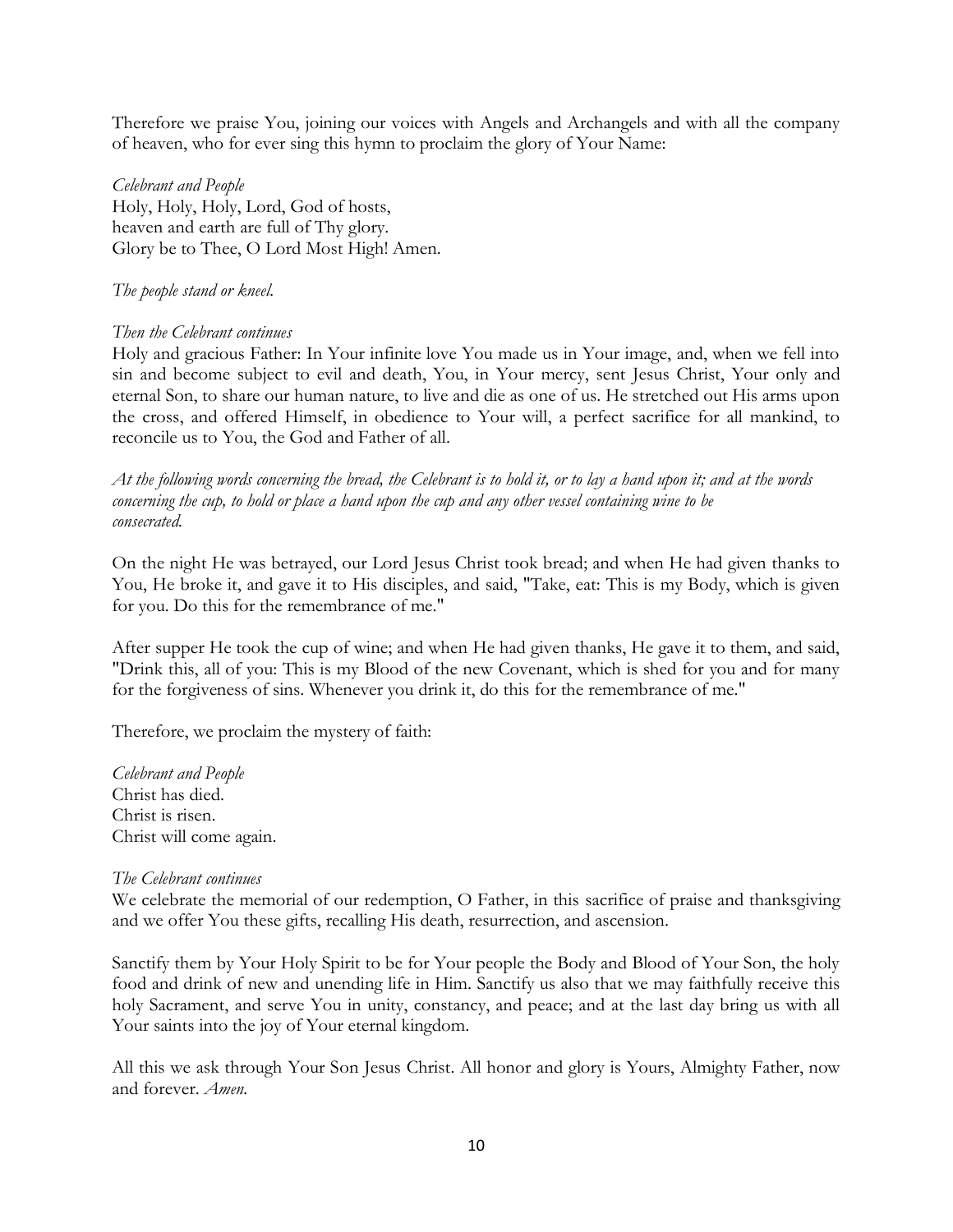As our Savior Christ has taught us, we now pray,

Our Father, who art in heaven, hallowed be Thy Name, Thy kingdom come, Thy will be done, on earth as it is in heaven. Give us this day our daily bread. And forgive us our trespasses, as we forgive those who trespass against us. And lead us not into temptation, but deliver us from evil. For Thine is the kingdom, and the power, and the glory, for ever and ever. Amen.

### **The Breaking of the Bread**

- V. We break this bread to share in the body of Christ.
- R. Though we are many, we are one body, because we all share in one bread.

### *Facing the people, the Celebrant says the following Invitation*

The Gifts of God for the People of God. Take them in remembrance that Christ died for you, and feed on Him in your hearts by faith, with thanksgiving.

*The ministers receive the Sacrament in both kinds, and then immediately deliver it to the people.*

*The Bread and the Cup are given to the communicants with these words* The Body (Blood) of our Lord Jesus Christ keep you in everlasting life. [*Amen.*]

*After Communion, the Celebrant says* Let us pray.

### *Celebrant and People*

Eternal God, heavenly Father, You have graciously accepted us as living members of Your Son our Savior Jesus Christ, and You have fed us with spiritual food in the Sacrament of His Body and Blood. Send us now into the world in peace, and grant us strength and courage to love and serve You with gladness and singleness of heart; through Christ our Lord. Amen.

# **The Blessing**

*The Bishop, when present, or the Priest, may bless the people with either of the following*

Now to God who is able to do exceedingly, abundantly above all that we ask or think, according to the power that works in us, to Him be glory in the Church by Christ Jesus throughout all ages, world without end; and the blessing of God Almighty, the Father, the Son, and the Holy Spirit be amongst you, and remain with you always. Amen. *The threefold amen follows.*

# **Announcements**

- Father's Day Special Prayer
- Father's Day Gift

# **Closing Song**